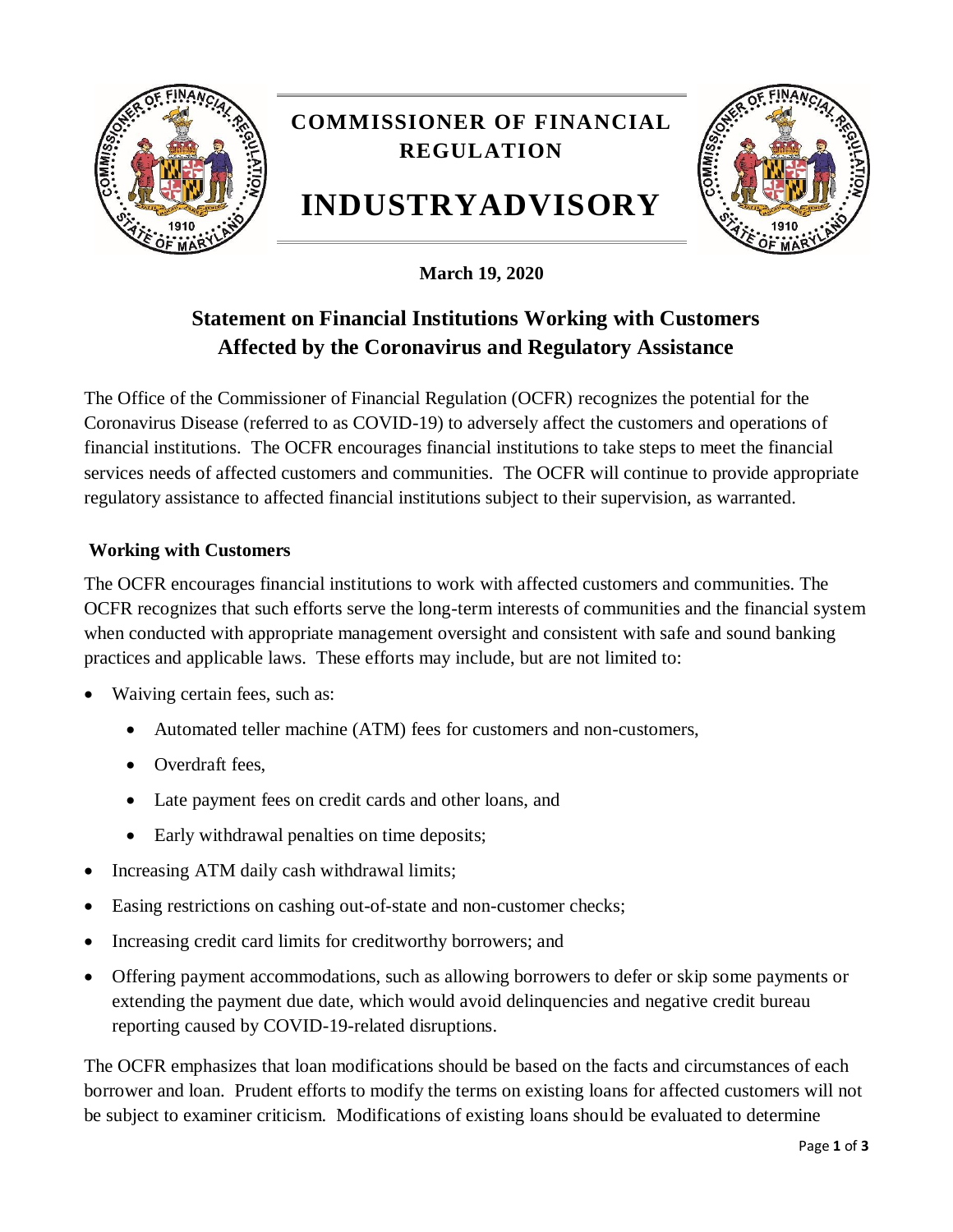whether they represent troubled debt restructurings (TDRs). According to accounting standards, a modification triggers a TDR only if the institution grants a concession to the borrower which it would not otherwise grant because a borrower is experiencing financial difficulties. This could, for example, include extending the term of a loan for a borrower that otherwise meets the institution's underwriting standards, but is experiencing a temporary liquidity shortage due to COVID-19-related economic conditions.

Additionally, while a TDR designation means a modified loan is impaired for accounting purposes, it does not automatically result in an adverse classification. Many modified loans that are designated as a TDR for accounting purposes are fully performing and collectible credits. For this reason, examiners review the entirety of the lending relationship, including the duration of the borrower's cash flow, other assets, value of the collateral and other factors. OCFR examiners are directed to exercise significant flexibility in determining whether to adversely classify credits that are impacted by COVID-19, including those designated as TDRs. Financial institutions may also ease terms for new loans to affected borrowers, consistent with prudent banking practices. Such practices may help borrowers to recover or maintain their financial capacity and enhance their ability to service their debt.

The OCFR recognizes there may be other accommodations that could assist customers and communities in responding to challenges from COVID-19. The OCFR supports and will not criticize efforts to accommodate customers in a safe and sound manner, and encourages financial institutions to work with our Office and federal regulators regarding additional actions that may more effectively manage or mitigate any adverse impact due to COVID-19.

## **Financial Condition Review, Supervisory Response, and Regulatory Relief**

The OCFR appreciates that some financial institutions with customers affected by COVID-19 related issues may experience an increase in their levels of delinquent and nonperforming loans. Consistent with long-standing practices, the OCFR will consider the unusual circumstances these financial institutions face when reviewing an institution's financial condition and determining any supervisory response. As needed, the OCFR will work with affected financial institutions to reduce burden when scheduling examinations, including making greater use of remote off-site reviews, consistent with applicable legal and regulatory requirements.

#### **Regulatory Reporting Requirements**

Financial institutions affected by COVID-19 related issues that expect to encounter difficulty meeting regulatory reporting requirements, including audited financial statements and related reports, as applicable, are encouraged to contact the OCFR to discuss their situation. The OCFR's staff stand ready to work with affected financial institutions that may experience problems fulfilling their reporting responsibilities, considering each financial institution's circumstances.

#### **Alternative Service Options for Customers**